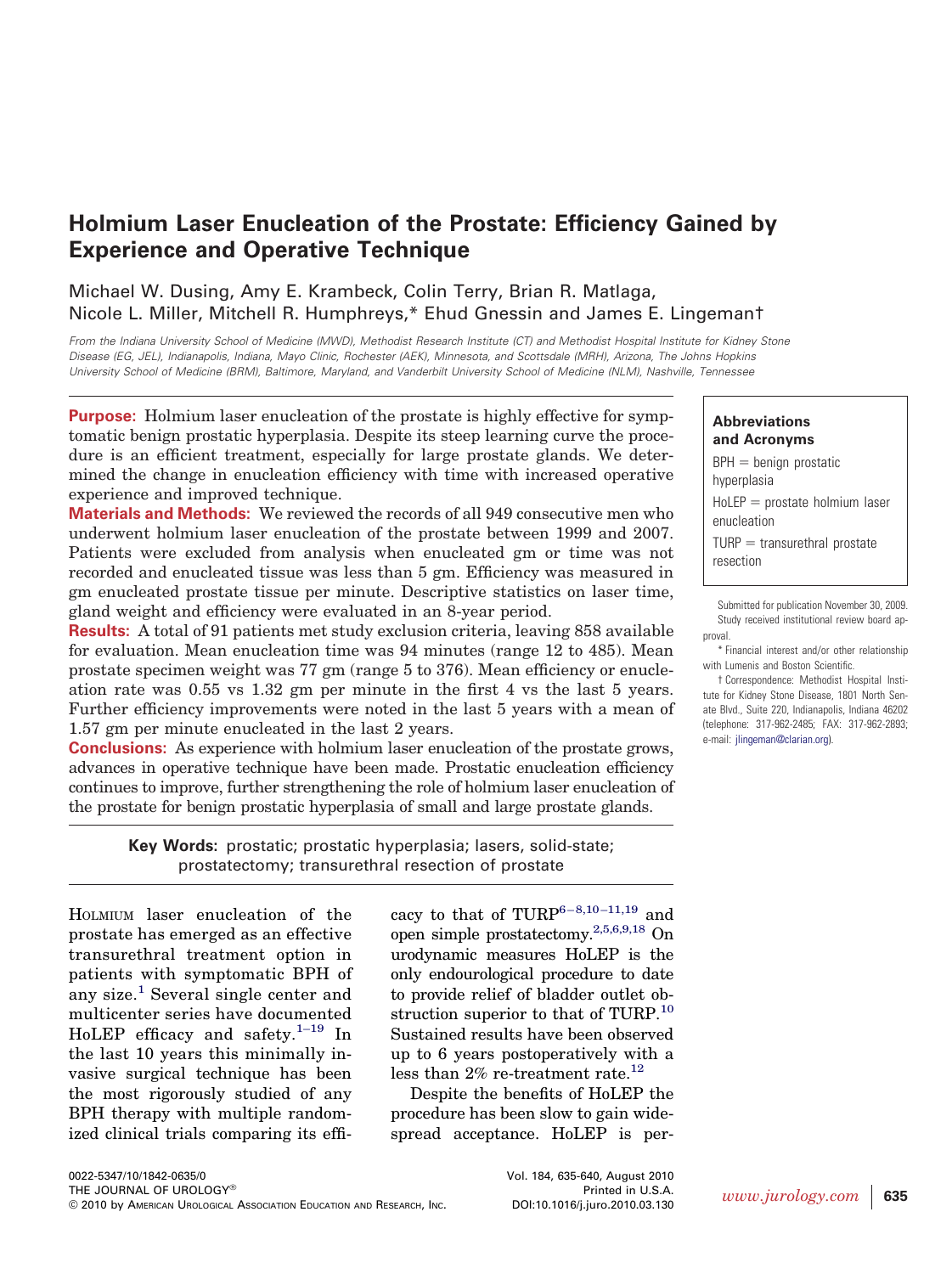ceived as having a steep learning curve that requires specialized training to overcome.<sup>[20](#page-4-0)</sup> Others have reported that the procedure requires significant endoscopic skill and longer procedure time is common. $21$ To minimize the learning curve associated with the procedure technical advancements, such as an easy to use mechanical morcellator $19$  and alterations in surgical technique, have been introduced. As expected, procedure efficiency has improved with experience but we suggest that alterations in surgical technique have produced improvements greater than expected by experience alone. We present our 8-year experience with HoLEP and evaluate the efficiency of laser enucleation in varying gland sizes with time.

### **MATERIALS AND METHODS**

After receiving institutional review board approval we retrospectively reviewed the records of 949 consecutive men who underwent HoLEP between January 1999 and October 2007 at Methodist Hospital of Indiana, as done by a single urologist (JEL) with associated residents and fellows. Patients without recorded tissue weight or enucleation time were excluded from analysis. To focus on the complete HoLEP procedure and exclude only partial enucleation or bladder neck incision we also excluded enucleated glands less than 5 gm. A total of 91 patients met exclusion criteria, leaving 858 available for review. The level of resident and fellow involvement varied by case. Thus, the learning curve of the urologist was also affected by the learning curve of each involved resident or fellow depending on the level of comfort with HoLEP. The amount of resident or fellow involvement was not controlled but remained consistent throughout the cohort.

The surgical technique used for HoLEP was previously described[.13](#page-4-0) However, certain aspects of our technique have evolved with time. 1) The median prostate lobe was incorporated into one of the lateral lobe dissections in almost all cases, limiting posterior dissection to only 1 groove. 2) Dissection is now started at the apex lateral to the verumontanum where the plane between capsule and adenoma is prominent. 3) Dissection is carried around the lateral margin of the gland across the anterior surface to open a space that serves as a target at the time of division of the anterior commissure. 4) The apical mucosal strip is divided by encircling the adenoma with the endoscope and placing the tissue on stretch away from the sphincter. 5) For large adenomas that do not easily displace into the bladder we morcellate the tissue in the prostatic fossa before completing enucleation.

During each case enucleation time and prostate specimen weight were recorded. Enucleation time was recorded in minutes from the start of laser dissection to complete detachment of the adenoma from the prostatic capsule. This time did not include morcellation since this is linearly related to specimen weight. $22$  Prostate specimen weight was recorded in gm as the final pathological weight provided by the pathologist. Efficiency was calculated in gm prostate enucleated per laser enucleation time in minutes, conforming to other efficiency studies using a specimen retrieved per time standard.<sup>22</sup>

Comparisons were made over the entire cohort and in stratified groups by gland size, including small—less than 50, medium—50 to 100 and large— greater than 100 gm. We also compared earlier (1999 to 2002) and later (2003 to 2007) years. Case number was used to represent experience with time with higher case numbers representing more recent cases. The first case in January 1999 was recorded as case 1.

Descriptive statistics, including the mean, median, minimum and maximum, were calculated across all cases for gland weight in gm, enucleation laser time in minutes and enucleation efficiency in gm per minute. The relationship between laser time and specimen weight during the case experience was explored by scatterplots and calculating Pearson correlation coefficients. Laser enucleation efficiency was shown graphically by year using box plots constructed with the values of quartiles 1 and 3, and median with whiskers with a maximum length of 1.5 IQR. Mean laser time was compared across subgroups, adjusting for gland weight using ANCOVA. Laser efficiency was compared between large and small/medium glands using the 2-sample Student t test with  $p < 0.05$  considered significant. All statistical analysis was done with SPSS® for Windows® and R (2.4.1).

#### **RESULTS**

In the 858 patients studied mean age was 71 years (range 48 to 95). Mean estimated preoperative transrectal ultrasound prostate volume was 99 cc (range 5 to 309.5). Mean enucleated gland weight was 77 gm (median 68, range 5 to 376). Of the prostates 230 were larger than 100 gm, 352 were between 50 and 100 gm, and 276 were less than 50 gm. There were no major intraoperative complications but 2 men required perineal urethrostomy due to large prostate size and 1 required open cystotomy to remove the enucleated adenoma due to morcellator malfunction. Pathological evaluation of retrieved specimens revealed malignancy in 86 men (10%) and benign hyperplasia in 772 (90%).

In all procedures mean laser time was 94 minutes (median 85, range 12 to 485). Mean efficiency in all glands was 1.0 gm per minute (median 0.8, range 0.1 to 5.1). The [table](#page-2-0) lists specimen weight, laser time and efficiency by year.

Scatterplots of gland weight and laser time by case number revealed how specimen weight, laser time and efficiency changed during the case experience [\(fig. 1\)](#page-2-0). There was a small increase in gland weight with time but the correlation of gland weight with case number was weak  $(r = 0.14)$ . A substantial decrease in laser time was evident over the case experience, as shown by a moderate negative correlation between laser time and case number  $(r = -0.53)$ . Similarly a positive correlation was found between laser time efficiency and case num-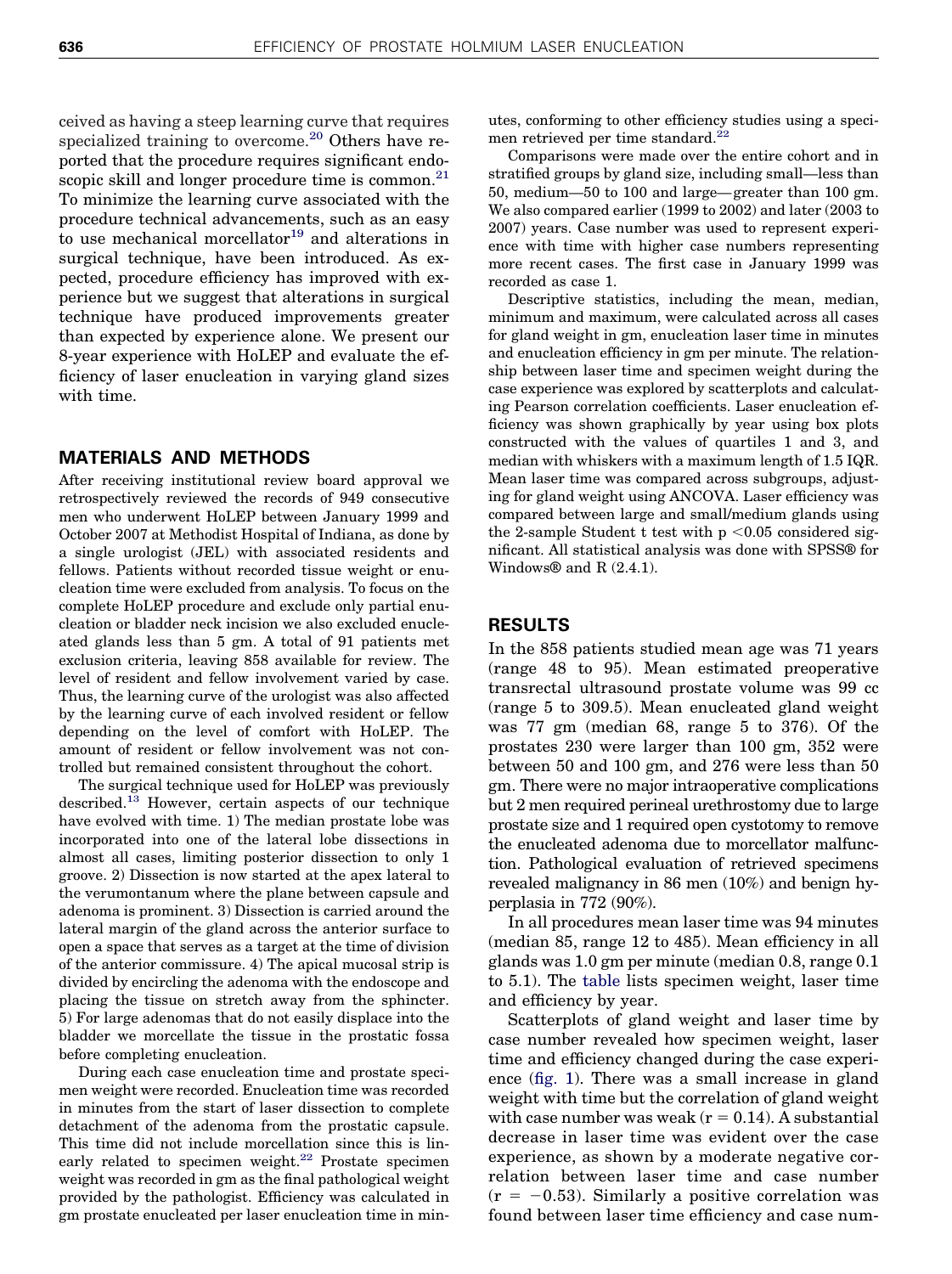| Yr     | No.<br>Pts | Mean Wt<br>(range) (gm) | Mean Laser Time<br>(range) (mins) | Mean Efficiency<br>(range) (gm/min) |
|--------|------------|-------------------------|-----------------------------------|-------------------------------------|
| 1999   | 41         | $60(7 - 224)$           | 112 (51-280)                      | $0.5(0.1-1.8)$                      |
| 2000   | 101        | $63(5 - 210)$           | 136 (50-350)                      | $0.5(0.1 - 2.2)$                    |
| 2001   | 98         | 74 (6-376)              | 126 (25-473)                      | $0.6(0.1-1.5)$                      |
| 2002   | 93         | 78 (7-284)              | 143 (20-286)                      | $0.6(0.1 - 2.8)$                    |
| 2003   | 137        | $81(5 - 271)$           | 84 (22-165)                       | $1.0(0.2 - 3.4)$                    |
| 2004   | 134        | 77 (6-224)              | 12 (76-485)                       | $1.2(0.1 - 5.1)$                    |
| 2005   | 117        | 78 (8-182)              | 58 (20-169)                       | $1.5(0.1 - 4.9)$                    |
| 2006   | 85         | 85 (6-240)              | $60(21 - 135)$                    | $1.5(0.2 - 3.8)$                    |
| 2007   | 52         | 94 (9-314)              | 56 (14-162)                       | $1.8(0.4 - 5.1)$                    |
| Totals | 858        | 77 (5-376)              | 94 (12 - 485)                     | $1.0(0.1 - 5.1)$                    |

<span id="page-2-0"></span>*Enucleated specimen weight, laser time and calculated efficiency of all HoLEPs from 1999 to 2007*

ber  $(r = 0.50)$ . Box plots of efficiency by year showed a pattern of increased efficiency across years of experience [\(fig. 2\)](#page-3-0).

The effect of experience on procedure time was further examined by dividing the cohort into early (1999 to 2002) and late (2003 to 2007) groups. In 2003 we significantly altered our surgical technique, providing the rationale for the cohort grouping. After adjustment for gland size mean laser time in the late group was significantly shorter than in the early group  $(69.8 \text{ vs } 131.9 \text{ minutes}, \text{ p } < 0.001)$ .

For large glands (greater than 100 gm enucleated) a substantial decrease in laser time was evident over case experience, as shown by a moderate negative correlation between laser time and case number ( $r = -0.644$ , [fig. 3\)](#page-3-0). However, there was no substantial increase in gland weight by case number  $(r = 0.005)$ . In contrast to glands of other sizes in this cohort, overall enucleation was significantly more efficient in larger than in medium and small glands  $(1.71 \text{ vs } 0.77 \text{ gm per minute}, p \leq 0.001)$ .

#### **DISCUSSION**

HoLEP continues to gain academic support since multiple studies have shown outcomes comparable to those of open prostatectomy and TURP with significantly lower morbidity. HoLEP also has long-term durability.<sup>[1–19,22](#page-4-0)</sup> Despite the obvious advantages of HoLEP misconceptions about its steep learning curve and financial cost have led to limited acceptance of this technique. Investigators have reported that after the initial investment for the laser is factored out HoLEP is more cost-effective than TURP and open prostatectomy due to shorter hospitalization and a decreased need for ancillary interventions, ie blood transfusion and continuous blad-der irrigation.<sup>[9,23,24](#page-4-0)</sup> Studies have shown that a surgeon familiar with transurethral surgery should be competent to perform HoLEP after only 20 to 30 cases.<sup>[2,7,9,25,26](#page-4-0)</sup> To further dispel the myths associated with HoLEP we reviewed our 8-year experience with the procedure at a high volume training institution to demonstrate the progress in surgical technique with time.

We evaluated more than 850 HoLEP procedures done at our institution from 1999 to 2007. During the 8-year period laser time decreased as case experience increased. Since HoLEP is ideally suited for large prostates, we further focused on men with greater than 100 gm enucleated and found that the decrease in laser time was most pronounced in these patients. We also reviewed the efficiency of enucleation or the laser enucleation rate in gm per minute, and found that this parameter improved with years of experience and again was best for glands larger than 100 gm. Unlike prior groups we focused on laser time to evaluate efficiency and excluded morcellation time. We examined only actual laser time since this portion of the procedure is subject to potential improvements in surgical technique while morcellation time depends primarily on morcellator technology.

Previously investigators at our institution reported the reproducibility and efficiency of HoLEP in a 3-year period. In 2005 Kim et al detailed efficiency between 40 matched patients at 2 high volume HoLEP centers, Methodist Hospital, Indiana, and Taurranga Hospital, New Zealand.<sup>22</sup> In the previous comparison morcellation time was included and average efficiency was 0.52 gm per minute. Efficiency also increased with increasing gland size. To compare our prior study to the current study efficiency could be adjusted to 0.71 gm per minute by removing the mean 9.9-minute morcellation time from the efficiency calculation[.22](#page-4-0) This difference in calculation should be remembered when comparing articles. Average efficiency in our current series is 0.77 gm per minute, representing a 0.07 gm per



**Figure 1.** Laser time (red dots, solid curve) and specimen weight (blue dots, dotted curve) by case number in prostates of all sizes treated with HoLEP.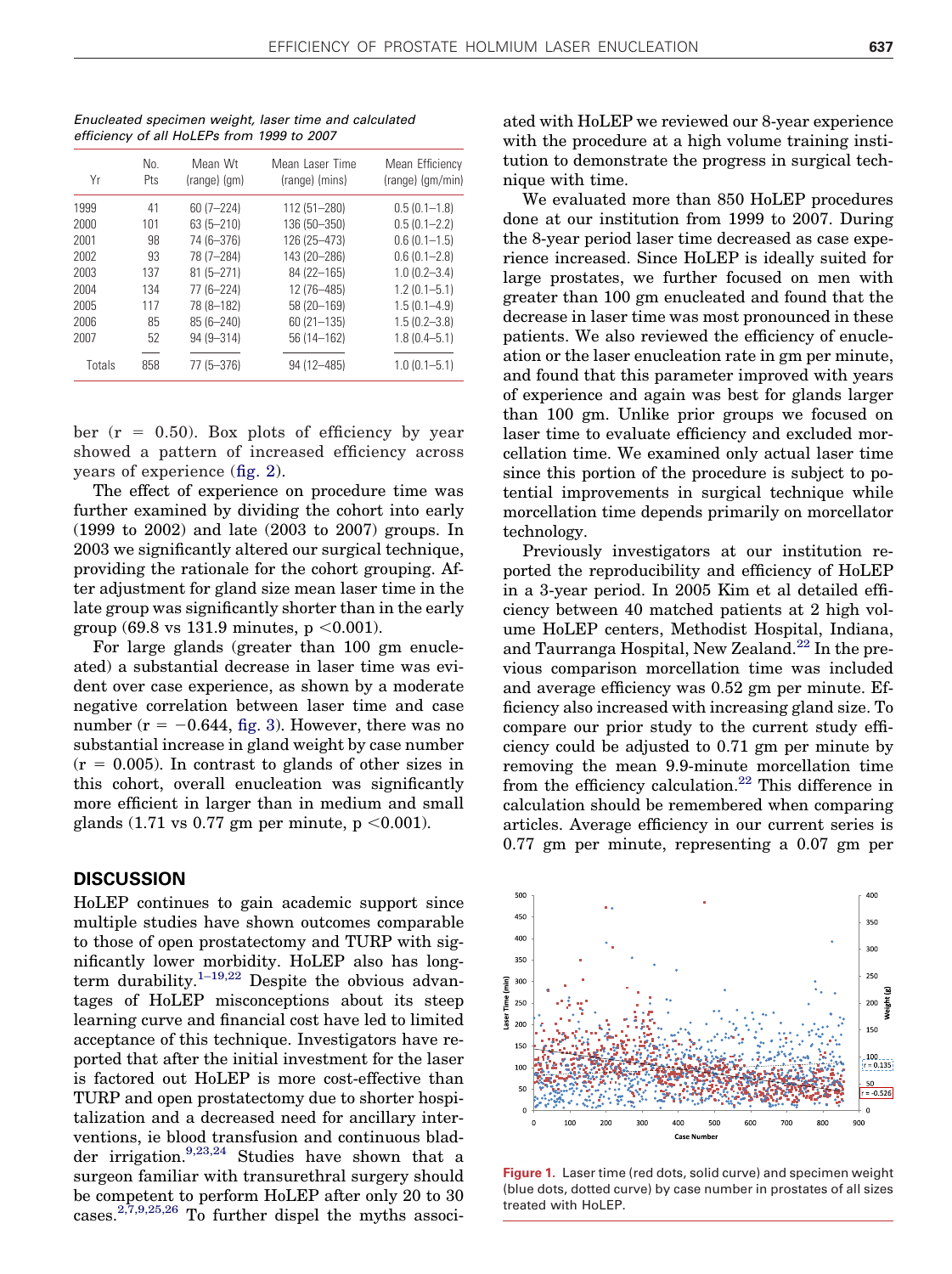<span id="page-3-0"></span>

**Figure 2.** HoLEP enucleation efficiency in prostate from 1999 to 2007. *A*, glands of all sizes. *B*, glands greater than 100 gm.

minute improvement over our prior data. When we further analyzed our current data as early and late pooled groups, we again found improved efficiency with time. This effect was most pronounced for 2003 to 2007 after adopting the technical modifications detailed in this series.

A possible explanation for the improved HoLEP efficiency is further experience. However, the surgeon in our series was well past the learning curve of 20 to 30 cases after year 1. Advancements in surgical technique are a more likely explanation. Since initiating HoLEP at our institution, several alterations have been made in the technique. The first alteration was to make a solitary posterior groove and incorporate median lobe dissection into one of the lateral lobes. Developing a posterior groove can be significantly time consuming, especially for large glands. Thus, limiting it to only 1 groove can save



**Figure 3.** Laser time (red dots, solid curve) and specimen weight (blue dots, dotted curve) by case number in prostates greater than 100 gm treated with HoLEP.

several minutes and is technically feasible for all except the most massive of median lobes. The second advancement was initiation of enucleation at the apex lateral to the verumontanum, as opposed to 12 o'clock anterior. We found that the plane between adenoma and capsule is prominent at this site and easy to identify. Dissection is then carried lateral and circumferential to extend the dissection plane across the anterior aspect of the prostate, which is our third modification. Creation of the anterior potential spaces provides an easily identifiable target when the anterior commisure is divided to separate the right from the left lateral lobe of the prostate. Our fourth modification enables easy identification of the apical mucosal strip and limits the risk of potential sphincteric damage. After the anterior lateral and posterior aspects of the distal prostate are enucleated the endoscope is encircled around the prostate, starting anterior, moving posterior and then pulled distal, allowing the strip to present on tension for easy division away from the sphincter muscle. Finally, for large glands it can be difficult to deposit the enucleated adenoma into the bladder and significant time may be spent trying to unsuccessfully relocate it into the bladder to allow the completion of posterior dissection. In these challenging cases we simply stop enucleation and morcellate the tissue in the prostatic fossa down to a small tissue stalk that can be easily manipulated, allowing the completion of enucleation.

In the current study HoLEP efficiency increased as prostate size increased. To our knowledge this phenomenon has not previously been reported for other endoscopic prostate procedures. In fact the risk of adverse effects, such as bleeding and transurethral resection syndrome, increases with the TURP procedure proportionally as gland size increases.[27](#page-5-0) Conversely several groups have noted the safety and effectiveness of HoLEP for large pros-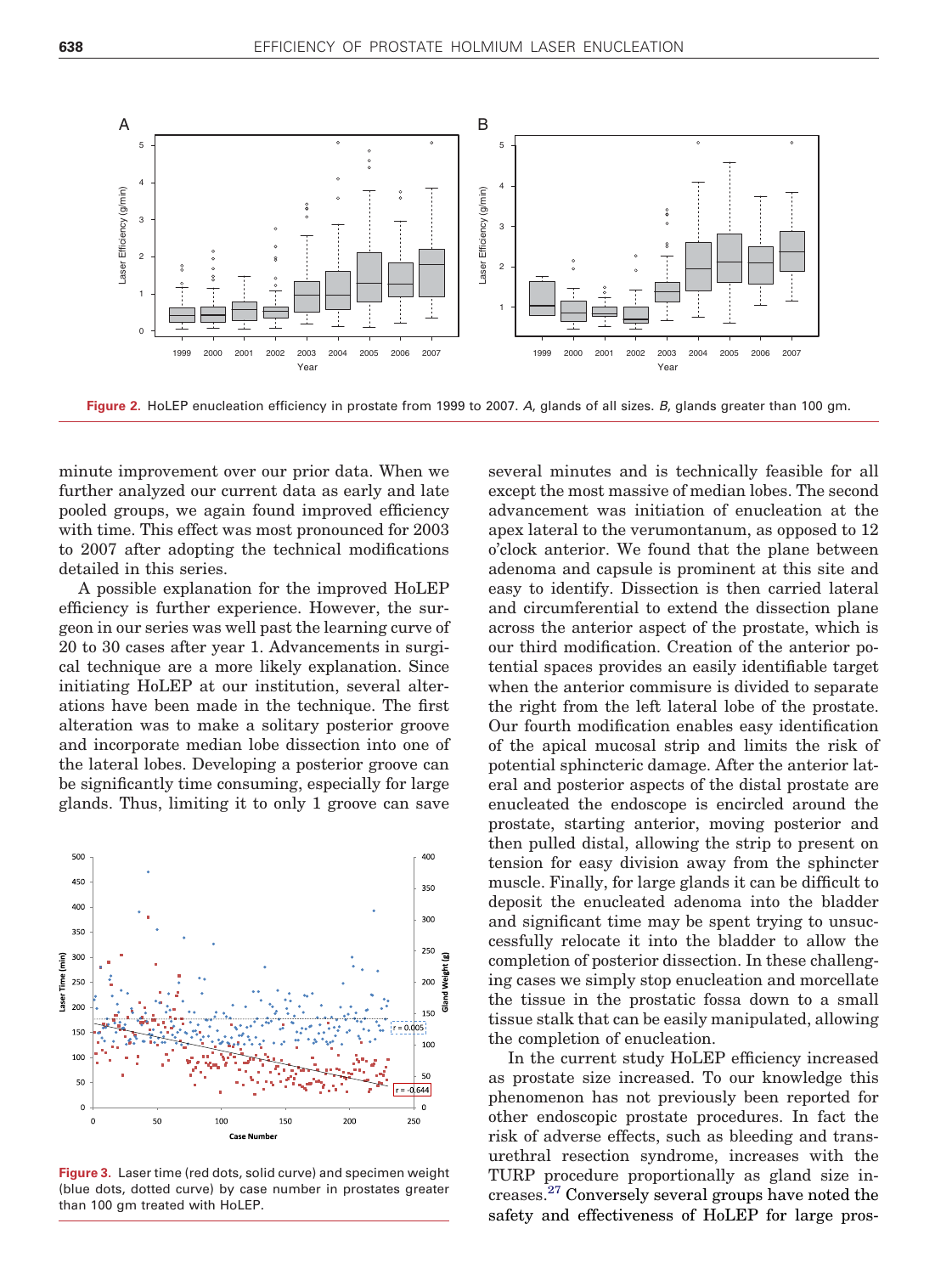<span id="page-4-0"></span>tates.2,9,13,15,18,19,25 Despite all the compelling evidence that HoLEP is the ideal procedure for small as well as massive gland BPH a recent Austrian survey showed that approximately 10% of surgical proce-dures for BPH are still open.<sup>[28](#page-5-0)</sup> It would not be unreasonable to expect similar results in other industrialized nations. Furthermore, laparoscopic simple prostatectomy<sup>[29](#page-5-0)</sup> and now even robotic pros-tatectomy<sup>[30](#page-5-0)</sup> are being used for large gland BPH to create a minimally invasive treatment alternative. Our endeavor is that with further technical advancements and supportive data HoLEP will become widely available to allow the maximal benefit to patients using this natural orifice procedure while avoiding the associated morbidity and potential inferior outcomes of other available treatment modalities.

Certain limitations of the study must be recognized. 1) This is a retrospective review. However, all data on patients undergoing HoLEP at our institution are collected prospectively as part of an institutional review board approved database. Only patients with complete followup information available were included in the study. 2) All procedures were performed by 1 surgeon but residents and fellows participated in the cases. The amount of resident/ fellow participation varied by case and almost certainly introduced some degree of bias. However, the primary surgeon was present and proctored all cases. This likely accounted for the continued improvement seen with time and served as a control in all cases. Despite these limitations this study shows the continued improvement in HoLEP with time as familiarity with the technique was gained while simplifying the procedure.

### **CONCLUSIONS**

The efficiency of prostatic enucleation via the HoLEP technique improves with time. This improvement in laser enucleation time is most likely a result of increasing experience as well as improvements in surgical technique, which have simplified the procedure. Efficiency is greatest in larger glands, making HoLEP an ideal treatment option in patients once traditionally treated with simple prostatectomy.

## **REFERENCES**

- 1. Tooher R, Sutherland P, Costello A et al: A systematic review of holmium laser prostatectomy for benign prostatic hyperplasia. J Urol 2004; **171:** 1773.
- 2. Kuntz RM and Lehrich K: Transurethral holmium laser enucleation versus transvesical open enucleation for prostate adenoma greater than 100 gm: a randomized prospective trial of 120 patients. J Urol 2002; **168:** 1465.
- 3. Matlaga BR, Miller NL and Lingeman JE: Holmium laser treatment of benign prostatic hyperplasia: an update. Curr Opin Urol 2007; **17:** 27.
- 4. Kuntz RM: Current role of lasers in the treatment of benign prostatic hyperplasia (BPH). Eur Urol 2006; **49:** 961.
- 5. Kuntz RM, Lehrich K and Ahyai S: Transurethral holmium laser enucleation of the prostate compared with transvesical open prostatectomy: 18 month follow-up of a randomized trial. J Endourol 2004; **18:** 189.
- 6. Kuntz RM, Ahyai S, Lehrich K et al: Transurethral holmium laser enucleation of the prostate versus transurethral electrocautery resection of the prostate: a randomized prospective trial in 200 patients. J Urol 2004; **172:** 1012.
- 7. Ahyai SA, Lehrich K and Kuntz RM: Holmium laser enucleation versus transurethral resection of the prostate: 3-year follow-up results of a randomized clinical trial. Eur Urol 2007; **52:** 1456.
- 8. Montoris F, Naspro R, Salonia A et al: Holmium laser enucleation versus transurethral resection

of the prostate: results from a 2-center, prospective, randomized trial in patients with benign prostatic hyperplasia. J Urol 2004; **172:** 1926.

- 9. Naspro R, Suardi N, Salonia A et al: Holmium laser enucleation of the prostate versus open prostatectomy for prostates  $>70$  g: 24-month follow-up. Eur Urol 2006; **50:** 563.
- 10. Gilling PJ, Machkey M, Cresswell M et al: Holmium laser versus transurethral resection of the prostate: a randomized prospective trial with 1 year followup. J Urol 1999; **162:** 1640.
- 11. Wilson LC, Gilling PJ, Williams A et al: A randomized trial comparing holmium laser enucleation versus transurethral resection in the treatment of prostates larger than 40 grams: results at 2 years. Eur Urol 2006; **50:** 569.
- 12. Gilling PJ, Aho TF, Frampton CM et al: Holmium laser enucleation of the prostate: results at 6 years. Eur Urol 2008; **53:** 744.
- 13. Kuo RL, Kim SC, Lingeman JE et al: Holmium laser enucleation of the prostate (HoLEP): the Methodist hospital experience with greater than 70 gram enucleations. J Urol 2003; **170:** 149.
- 14. Kuntz RM, Lehrich K and Ahyai SL: Does perioperative outcome of transurethral holmium laser enucleation of the prostate depend on prostate size? J Endourol 2004; **18:** 183.
- 15. Elzayat EA, Habib EI and Elhilai MM: Holmium laser enucleation of the prostate: a size-independent new "gold standard." Urology 2005; **66:** 108.
- 16. Elzayat EA and Elhilali MM: Holmium laser enucleation of the prostate (HoLEP): the endourologic alternative to open prostatectomy. Eur Urol 2006; **49:** 87.
- 17. Vavassori I, Hurle R, Vismara A et al: Holmium laser enucleation of the prostate combined with mechanical morcellation: two years of experience with 196 patients. J Endourol 2004; **18:** 109.
- 18. Kuntz RM, Lehrich K and Ahyai SA: Holmium laser enucleation of the prostate versus open prostatectomy for prostates greater than 100 grams: 5-year follow-up results of a randomized clinical trial. Eur Urol 2008; **53:** 160.
- 19. Tan AH, Gilling PJ, Kennett KM et al: A randomized trial comparing holmium laser enucleation of the prostate with transurethral resection of the prostate for the treatment of bladder outlet obstruction secondary to benign prostatic hyperplasia in large glands (40 –200 grams). J Urol 2003; **170:** 1270.
- 20. Roehrborn CG, Bartsch G, Kirby R et al: Guidelines for the diagnosis and treatment of benign prostatic hyperplasia: a comparative, international overview. Urology 2001; **58:** 642.
- 21. Volpe MA, Fromer D and Kaplan SA: Holmium and interstitial lasers for the treatment of benign prostatic hyperplasia: a laser revival. Curr Opin Urol 2001; **11:** 43.
- 22. Kim SC, Matlaga BR, Kuo RL et al: Holmium laser enucleation of the prostate: a comparison of